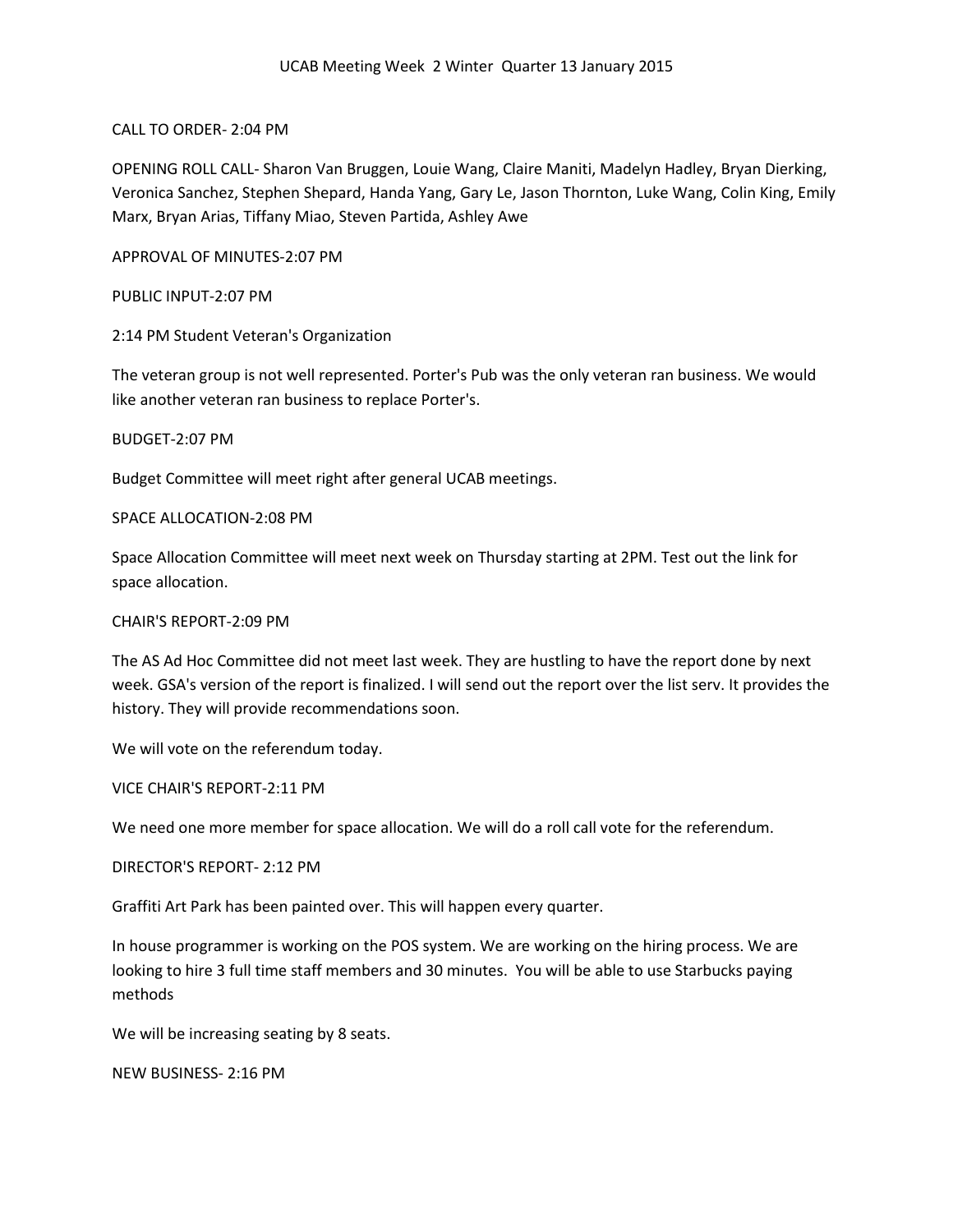We will look at both versions of the referendum before visiting. The only difference between the referendum is that one supports the renovations to the Che. The first version is asking for an increase of 18.70. The second version is asking for an increase of 14.

Handa- We had a straw poll at GSA yesterday.

a. Version 1

b. Version 2

c. Both

d. Neither

0-23-5-6

Ashley-Are we also upholding state standards not just UC standards?

Colin-Sharon shook her head yes, so I assume so.

Bryan Arias- One of the people from the Che wanted the second version. They want the referendum to pass.

Stephen Shepard-

a. Version 1

b. Version 2

0-10

Luke Wang- There was significant support for Version 2. The council wanted the referendum to pass and to not have any part of the referendum which might drag it down.

Louie Wang- I talked to my peers and they supported version 2.

Bryan Dierking- We entered moderated caucus.

a. Version 1

b. Version 2

- c. Both
- d. Neither

0-17-6-0

Tiffany- Sixth college seemed very passive.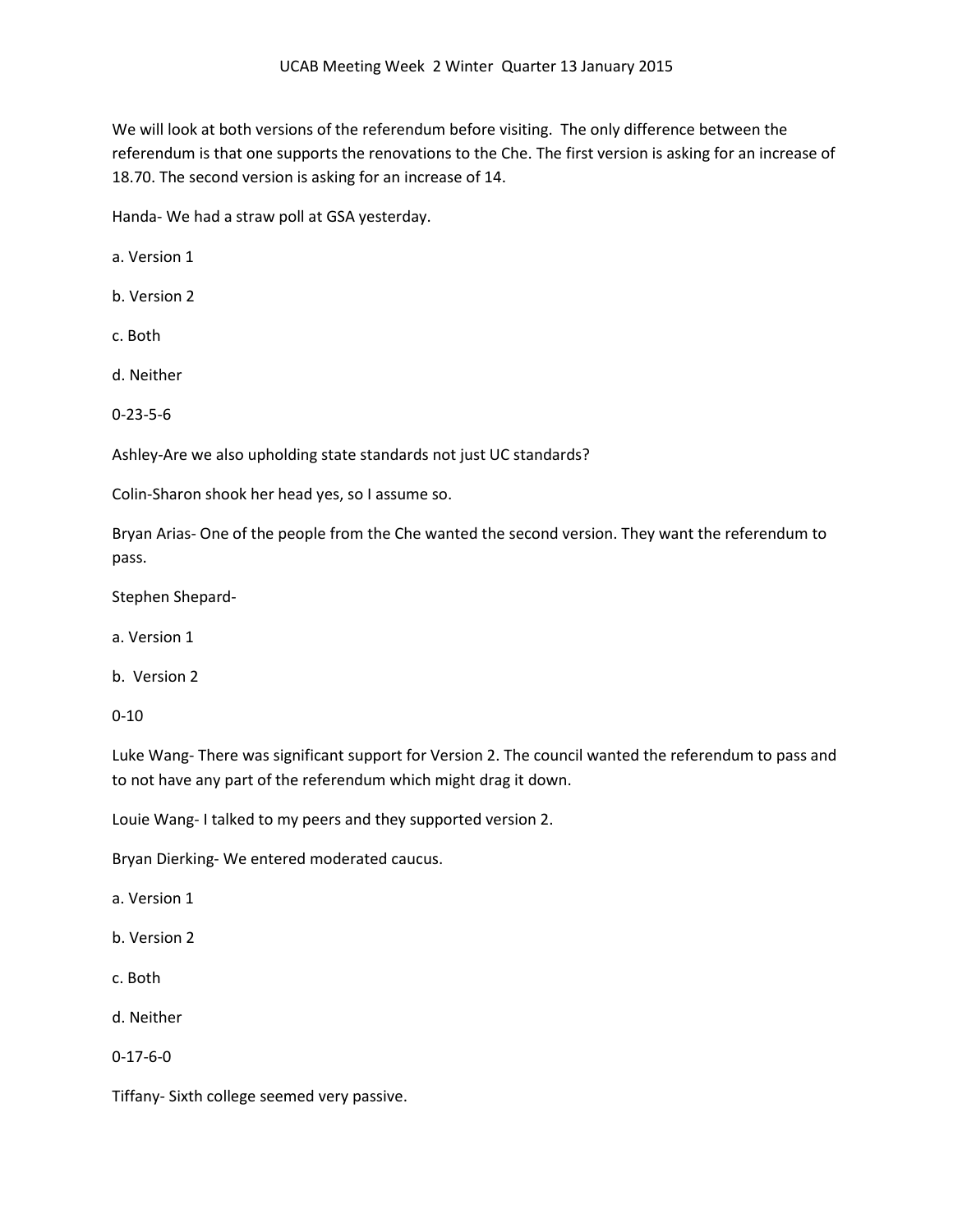Version 1-10

Version 2-2

Abstain-15

19 said they'd vote. No-1 Abstain 5

Steven- I was not able to report to council yet.

Ashley- I was not able to talk to SCERC. The feeling I got was that they want the \$14 increase to pass.

Claire- Sarah Devore presented the referendum as did Bijan. About a dozen for version 2 and a large number of abstains.

Bryan Dierking- There would not be a lot of contention in the Co-op Union if the Che Cafe is not included.

Veronica- SAAC orgs are split between voting for the Che to be included or not.

Bryan D-Move to approve Version 1

No seconds

Handa Yang- move to approve Version 2

Bryan Dierking-seconded

Colin-object for a roll call vote

Louie-Yes

Claire-Abstain

Madelyn-Yes

Bryan-Yes

Veronica-Yes

Stephen-Yes

Handa-Yes

Gary-Yes

Jason-Yes

Luke-Yes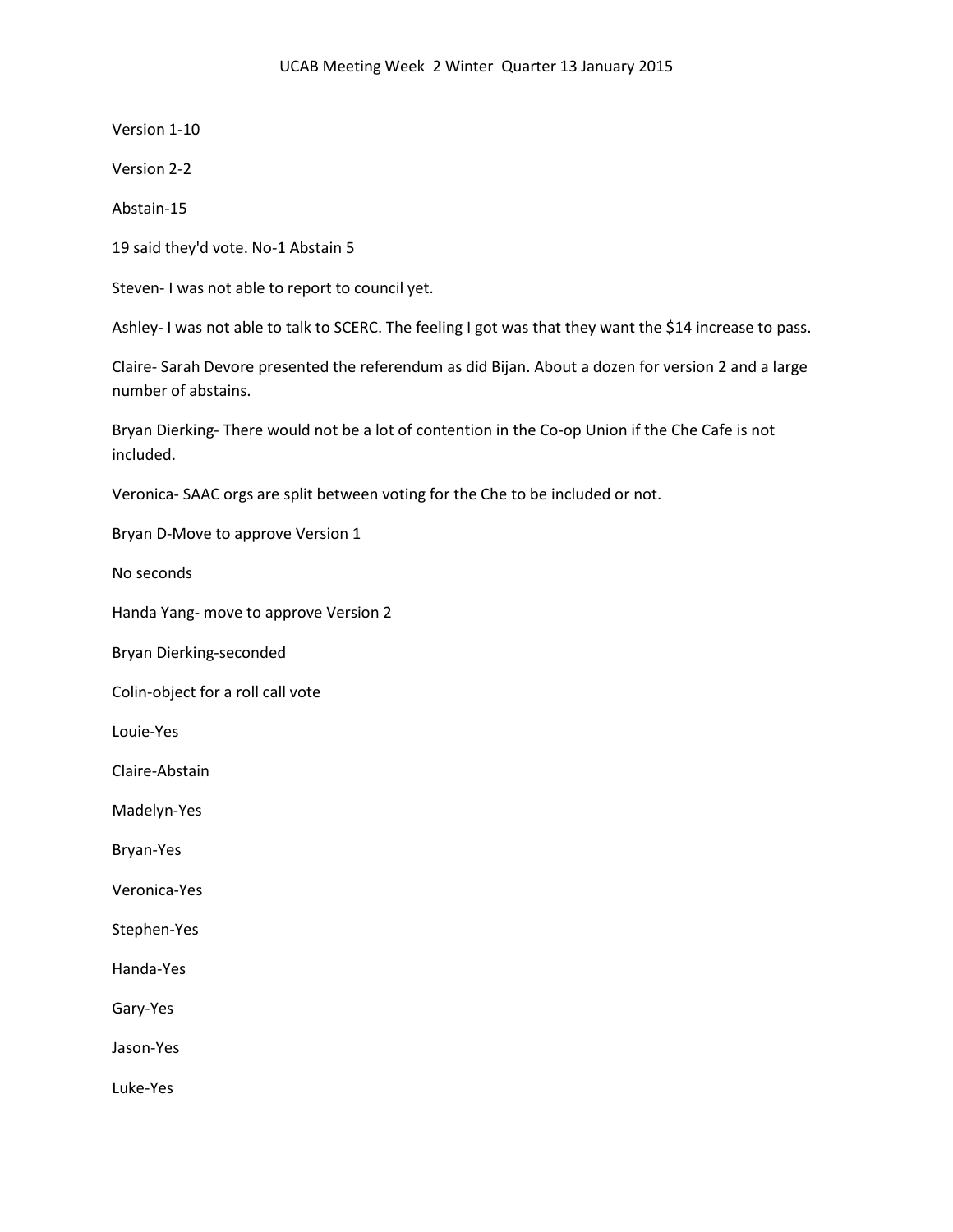Colin-Abstain Emily-Yes Bryan Arias-Yes Tiffany-Abstain Steven Partida-Yes Ashley-Yes Motion passes with 13-0-3. 2:37 PM OLD BUSINESS- 2:32 PM None REPORT OF MEMBERS-2:32 PM Ashley-What are the rules for posting posters in the Commuter Lounge?

Sharon-They can only post on the bulletin boards

Claire- Now that we have gone forward with the \$14 recommendation. We will move forward with the referendum into AS and GSA. We will then begin looking at the budget information. We will not be advocating the referendum until they have been approved by all pertinent parties.

It could take anywhere from 3 weeks to a month and a half. The last referendum failed by a small margin.

Colin-I will move into New Business because we have to talk about funding for the pro and con campaigns.

## PUBLIC INPUT 2:36 PM

Colin moved back into public input to allow new members of the public to say why they are here. No one chose to speak.

## NEW BUSINESS 2:37 PM

Sharon-The funding for any advertisements will come from programming.

Colin-I move to fund \$200 for the pro and fund \$200 for the con.

Seconded-Jason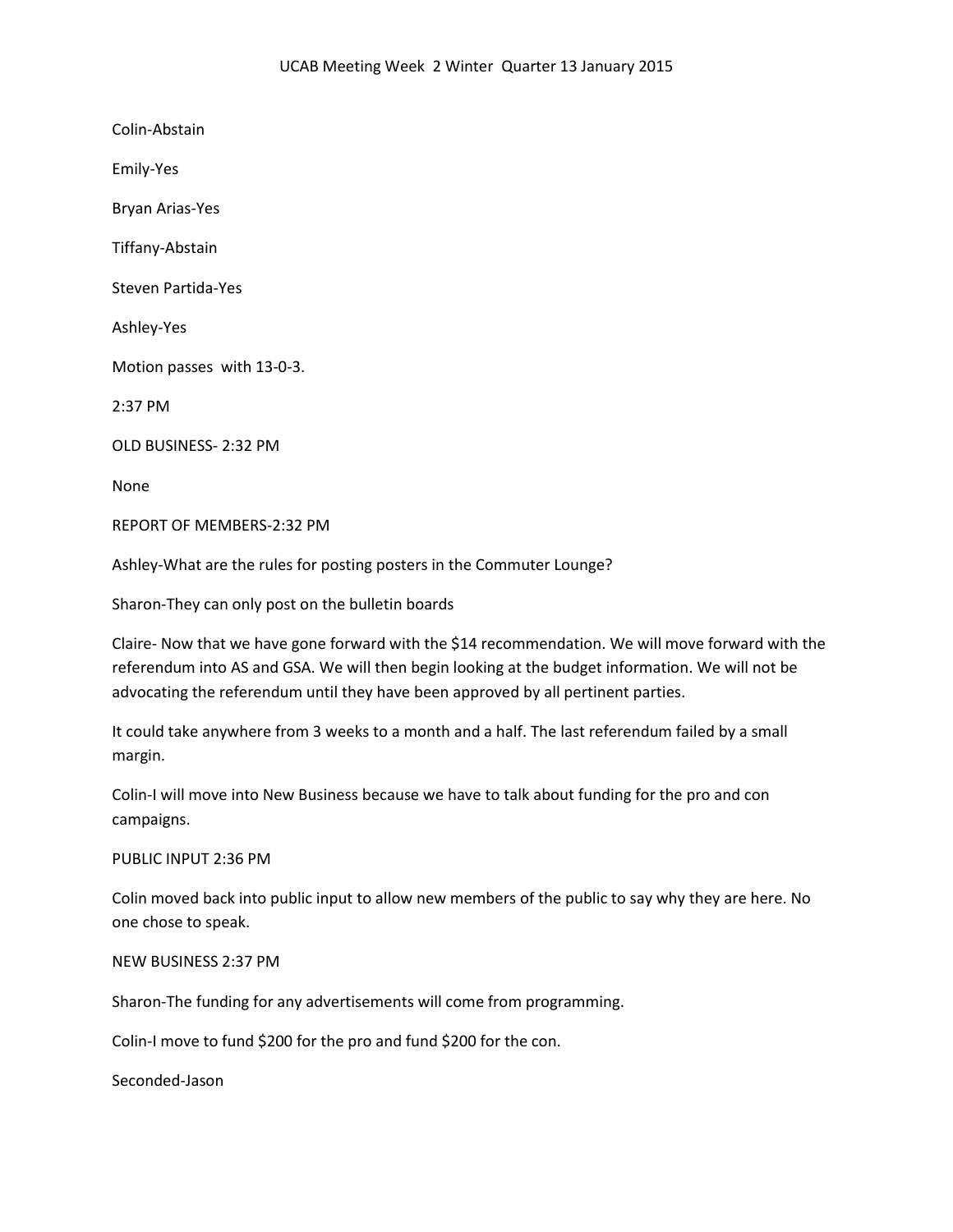## Objection-Gary

We have some programs that didn't happen. It will come from surplus.

Ashley-Since we are trying to pass the referendum, why are we funding the con?

Colin-It is in our rules we have to fund both sides equally.

Sharon- AS Election Bylaws require. Since w will pull student fees, we have to remain balanced.

Bryan Arias- Is \$200 enough for advertising?

Handa-Are there any other sources of funding and can we provide more funding later?

Colin-We can provide more funding by Week 5.

Luke-How does \$200 effect the publicizing of an referendum.

Colin-This will go to rave cards. They will go to any publicity.

Bryan Dierking- What is the precedence on the amount of allocation?

Colin- A single event spends about

Gary- Would this board be responsible in promoting either side?

Colin-The rules are set out in the AS Election Bylaws. A student can write the pro or con side but as a board we cannot.

Louie-We cannot get a current prediction of how much they will spend?

Colin-Correct. They can spend their personal money,

Claire-I would like to look at previous referendum to look at their cost for campaigning.

I move to table for one week.

Handa- Second

REPORTS OF MEMBERS-2:47 pm

Tiffany-Now that we are going through the approval process. When will we run the election?

Claire-We are aiming for a general spring election. Please talk to me about the referendum if you have any questions. We need each rep to be accountable and present at their committees.

It is important for people to come to Budget Committee because we will also have to look at the budget if the referendum fails.